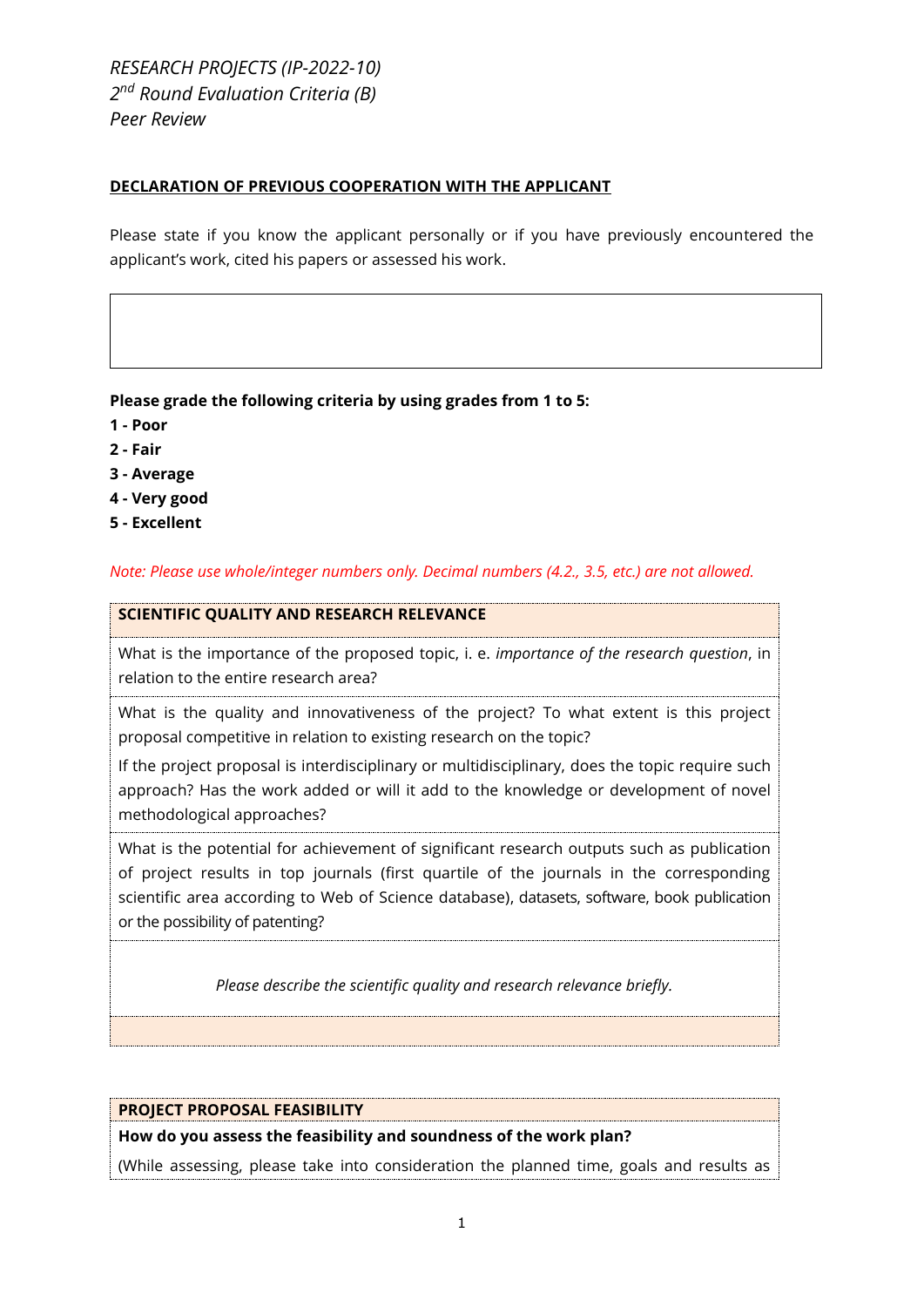# *RESEARCH PROJECTS (IP-2022-10) 2 nd Round Evaluation Criteria (B) Peer Review*

well as the available resources. To what extent are the planned goals, deliverables realistic? Does the project proposal state all potential risks and ways of dealing with them?)

How do you assess the number of research group with regard to the work planned?

How do you assess the compliance of scientific qualifications of research group members with the work planned? In case of bilateral and multilateral project proposals, are the research groups integrated so collaboration is an added value to the implementation of project activities?

To what extent is the proposed methodology appropriate, robust and up-to-date?

*Please describe the project proposal feasibility briefly.*

#### **PRINCIPAL INVESTIGATOR'S QUALITY**

What is the total scientific and professional contribution of the Principal Investigator in the research area? Please assess the professional contribution of the Principal Investigator of the partner research groups as well (in case od bilateral and multilateral projects).

What is the production of the Principal Investigator in the last 5 years in the context of research outputs such as publishing papers in journals in high-quality journals?

Does the Principal Investigator have significant research outputs in the research field, such as several publications in leading international journals in area of research in which he/she is the lead or corresponding author, in the finest journals in the observed scientific area according to Web of Science, Scopus or DOAJ database or registered patent(s)?

*If the disciplinary background of the Principal Investigator is the area of humanities or social sciences, does he/she have several papers published high-quality journals, peer-reviewed books and conference papers?*

How do you assess Principal Investigator's research group management competences (on the basis of quality of work published with the existing research group, former research group leadership, PhD students' mentorships)?

*Please describe briefly the Principal Investigator's quality.*